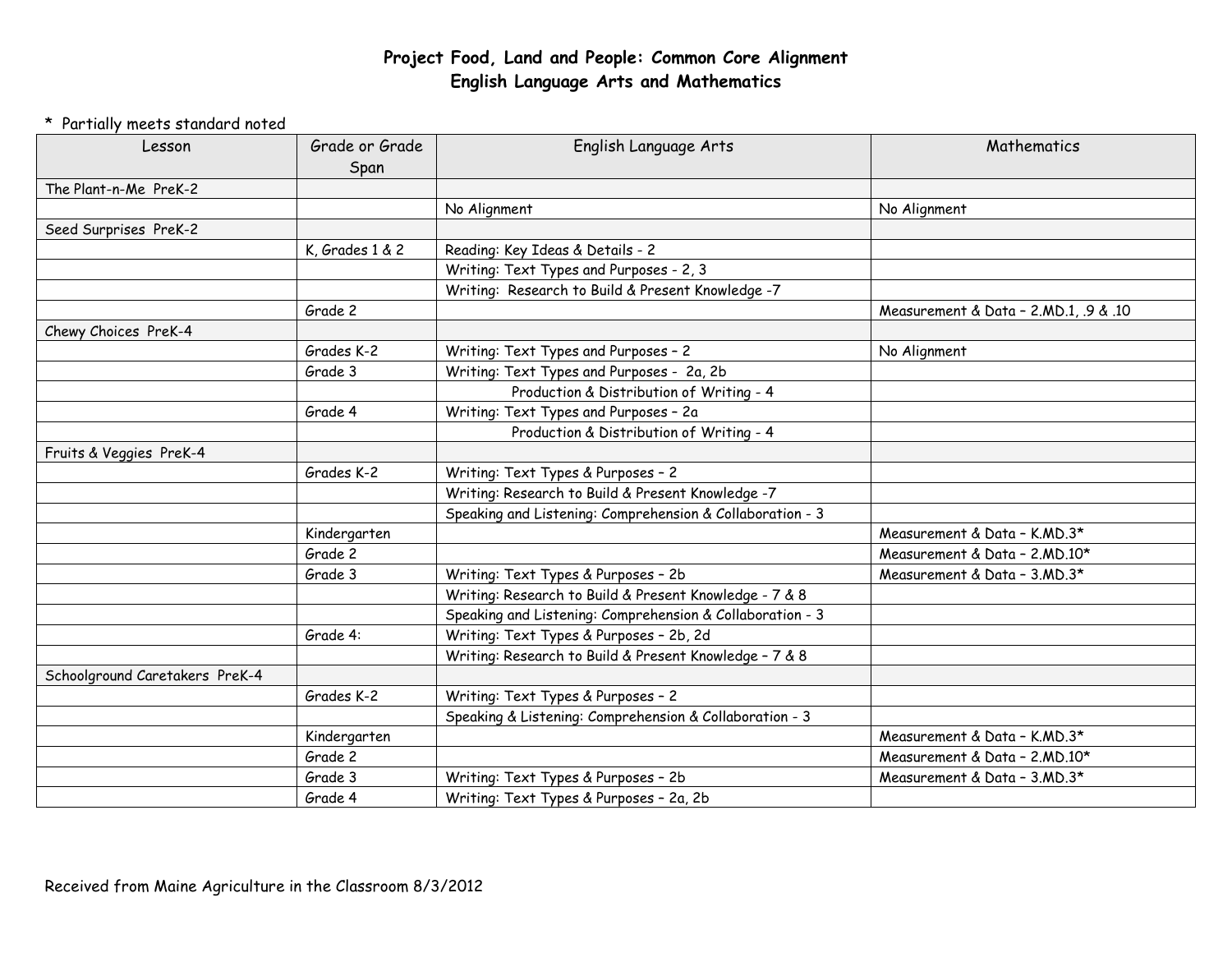| Lesson                                               | Grade or Grade   | English Language Arts                                        | Mathematics                                                            |
|------------------------------------------------------|------------------|--------------------------------------------------------------|------------------------------------------------------------------------|
|                                                      | Span             |                                                              |                                                                        |
| "Let's Celebrate!" PreK-6                            |                  |                                                              |                                                                        |
|                                                      | Kindergarten     |                                                              | Measurement & Data - K.MD.3                                            |
|                                                      | Grade 1          | Writing: Text Types and Purposes - 2                         | Measurement & Data - 1.MD.4                                            |
|                                                      | Grade 2          | Writing: Text Types and Purposes - 2                         | Measurement & Data - 2.MD.10                                           |
|                                                      | Grade 3          | Writing: Research to Build/Present Knowledge - 7             | Measurement & Data - 3.MD.3                                            |
|                                                      | Grades 3-5       | Writing: Text Types and Purposes - 2a                        |                                                                        |
| Seasons Through the Year<br>PreK-6                   |                  |                                                              |                                                                        |
|                                                      | Kindergarten-2   | Writing: Text Types & Purposes - 2                           | No Alignment                                                           |
|                                                      |                  | Writing: Research to Use and Present Knowledge - 8           |                                                                        |
|                                                      | Grade 3          | Writing: Text Types & Purposes - 2a, 2b                      |                                                                        |
|                                                      |                  | Writing: Research to Use and Present Knowledge - 7           |                                                                        |
|                                                      | Grade 4          | Writing: Text Types & Purposes - 2b*, 2d                     |                                                                        |
|                                                      |                  | Writing: Research to Use and Present Knowledge - 7           |                                                                        |
|                                                      | Grade 5          | Writing: Text Types & Purposes - 2b*, 2d                     |                                                                        |
|                                                      |                  | Writing: Research to Use and Present Knowledge - 7           |                                                                        |
|                                                      | Grades 3-5       | Writing: Production & Distribution of Writing - 4            |                                                                        |
|                                                      | Grade 6          | Writing: Text Types & Purposes - 2a*, 2b*, 2d                |                                                                        |
|                                                      |                  | Writing: Production & Distribution of Writing - 4            |                                                                        |
|                                                      |                  | Writing: Research to Use and Present Knowledge - 7           |                                                                        |
| Tomatoes to Ketchup,<br>Chickens to Omelettes PreK-6 |                  |                                                              |                                                                        |
|                                                      | Kindergarten & 1 | Speaking & Listening - Presentation of Knowledge & Ideas - 5 | No Alignment                                                           |
| We're Into Pumpkins PreK-6                           |                  |                                                              |                                                                        |
|                                                      | Kindergarten-2   | Writing: Text Types & Purposes - 2,                          |                                                                        |
|                                                      |                  | Speaking Listening: Presentation of Knowledge & Ideas - 4    |                                                                        |
|                                                      | Kindergarten     |                                                              | Counting & Cardinality - K.CC.4, K.CC.6<br>Measurement & Data - K.MD.2 |
|                                                      | Grade 2          |                                                              | Measurement & Data - 2.MD.10                                           |
|                                                      | Grades 3-5       | Writing: Text Types & Purposes - 2                           |                                                                        |
|                                                      |                  | Writing: Production & Distribution of Writing - 4            |                                                                        |
|                                                      |                  | Speaking Listening: Presentation of Knowledge & Ideas - 4    |                                                                        |
|                                                      | Grade 3          |                                                              | Measurement & Data - 3.MD.2,                                           |
|                                                      | Grade 6          | Writing: Text Types & Purposes - 2a, 2b                      | Ratios & Proportional Relationships - 6.RP.1                           |
|                                                      |                  | Writing: Production & Distribution of Writing - 4            |                                                                        |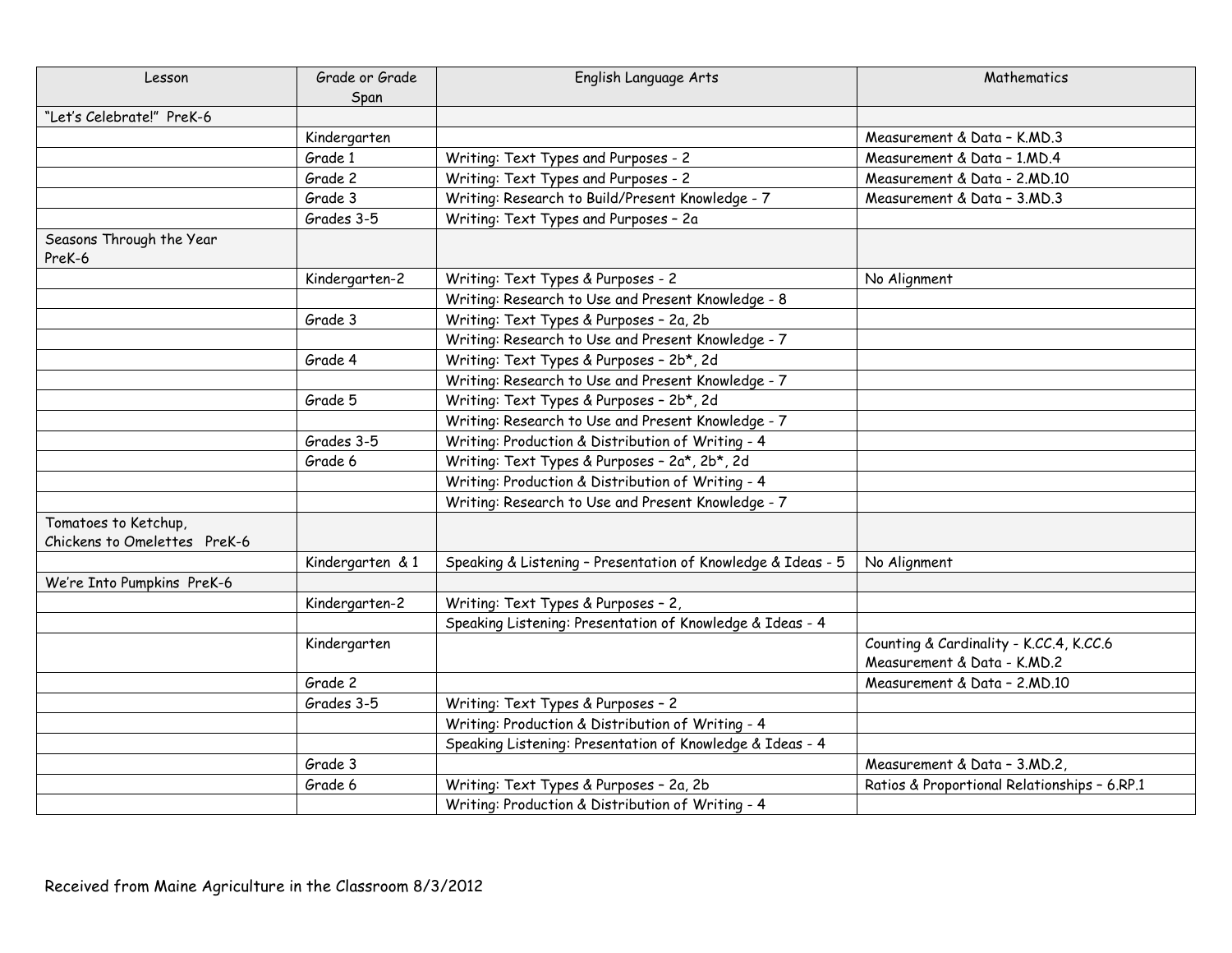| Lesson                       | Grade or Grade   | English Language Arts                                | Mathematics                  |
|------------------------------|------------------|------------------------------------------------------|------------------------------|
|                              | Span             |                                                      |                              |
| Don't Use it All Up! PreK-12 |                  |                                                      |                              |
|                              | Kindergarten & 1 | Writing: Text types and Purposes - 2                 |                              |
|                              | Grades 3-5       | Writing: Types & Purposes - 2                        |                              |
|                              | Grade 3          |                                                      | Measurement & Data - 3, MD.3 |
| Germ Busters PreK-12         |                  |                                                      |                              |
|                              | Kindergarten     | Writing: Text Types and Purposes -2                  | No Alignment                 |
|                              | Grade 1          | Writing: Text Types and Purposes -2                  |                              |
| Lunchtime Favorites PreK-12  |                  |                                                      |                              |
|                              | $K-2$            | Writing: Research to Build & Present Knowledge - 8   |                              |
|                              | Kindergarten     |                                                      | Measurement & Data - K.MD.3  |
|                              | Grade 1          |                                                      | Measurement & Data - 1, MD.4 |
|                              | Grades 3-5       | Writing:: Production and Distribution of writing - 4 |                              |
|                              |                  | Speaking & Listening: Presentation of Knowledge and  |                              |
|                              |                  | Ideas - 4                                            |                              |
|                              | Grade 3          | Writing: Research to Build & Present Knowledge - 8   |                              |
|                              | Grades 6-8       | Writing:: Production and Distribution of writing - 4 |                              |
|                              | Grades 9-12      | Writing:: Production and Distribution of writing - 4 |                              |
| Trash Bashing Grades 1-12    |                  |                                                      |                              |
|                              | $K-2$            | Writing: Text Types and Purposes -2:                 |                              |
|                              |                  | Writing: Research to Build and Present Knowledge -7  |                              |
|                              | Kindergarten     |                                                      | Measurement & Data - K.MD.3  |
|                              | Grade 1          |                                                      | Measurement & Data - 1, MD.4 |
|                              | Grade 2          |                                                      | Measurement & Data - 2.MD.10 |
|                              | Grades 3-5       | Writing: Text Types and Purposes -2:                 |                              |
|                              |                  | Writing: Research to Build and Present Knowledge -7  |                              |
|                              | Grade 3          |                                                      | Measurement & Data - 3.MD.3* |
|                              | Grades 6-8       | Writing: Production and Distribution of Writing - 4  |                              |
|                              |                  | Writing: Research to Build and Present Knowledge -7  |                              |
|                              | Grades 9-10      | Writing: Production and Distribution of Writing - 4  |                              |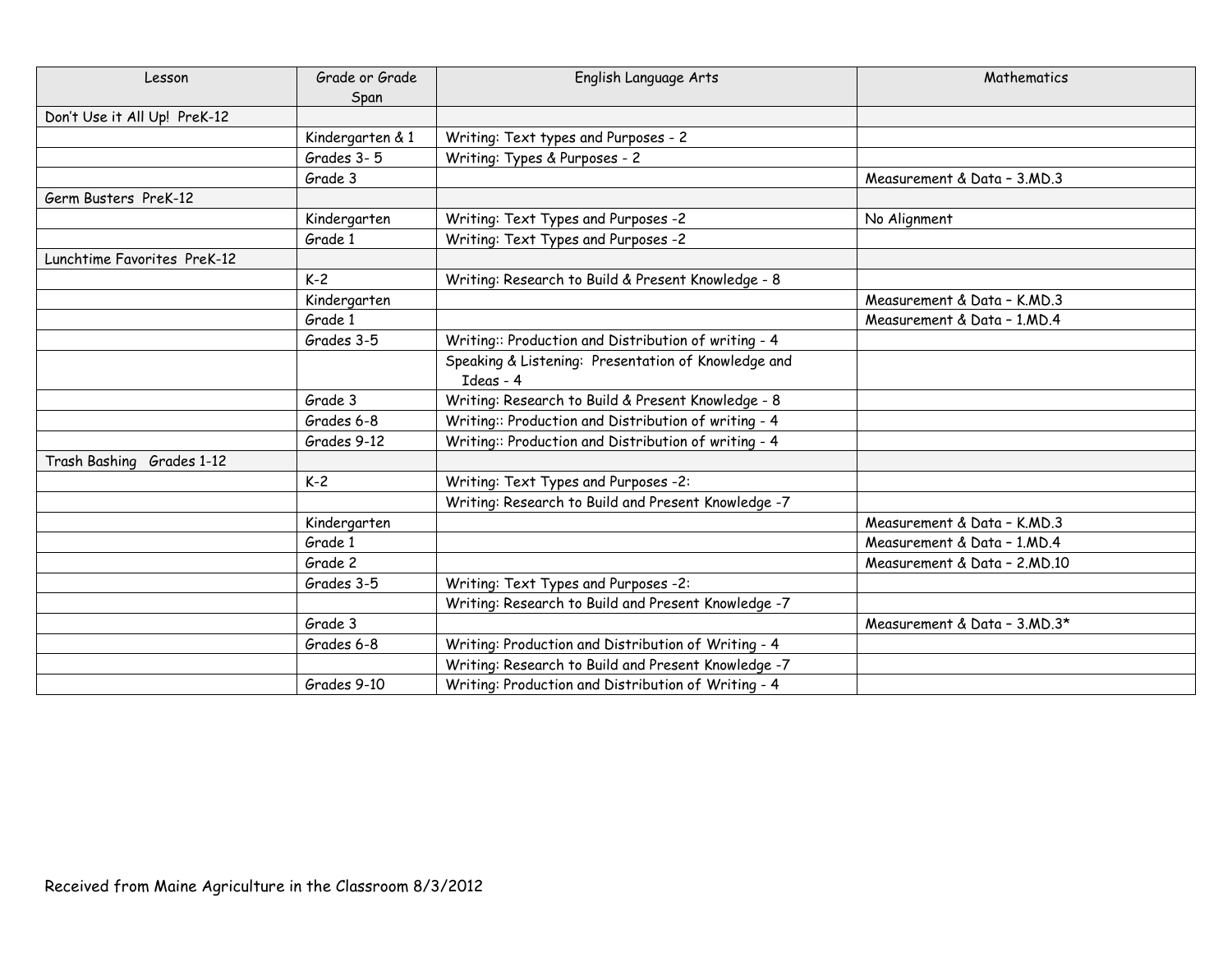| Lesson                                      | Grade or Grade | English Language Arts                                            | Mathematics                   |
|---------------------------------------------|----------------|------------------------------------------------------------------|-------------------------------|
|                                             | Span           |                                                                  |                               |
| Root Root for Life Grades 2-6               |                |                                                                  |                               |
|                                             | $K-1$          | Listening & Speaking: Presentation of Knowledge                  |                               |
|                                             |                | and Ideas - 5                                                    |                               |
|                                             | $K-2$          | Writing: Text Types and Purposes - 2                             |                               |
|                                             | Kindergarten   |                                                                  | Measurement & Data - K.MD.3   |
|                                             | Grade 1        |                                                                  | Measurement & Data - 1.MD.4   |
|                                             | Grade 2        |                                                                  | Measurement & Data - 2, MD.10 |
|                                             | Grades 3-5     | Listening & Speaking: Presentation of Knowledge<br>and Ideas - 4 |                               |
|                                             |                | Writing: Production & Distribution of Writing - 4                |                               |
|                                             |                | Writing: Research to Build and Present Knowledge -7              |                               |
|                                             | Grades 6-8     | Writing: Production & Distribution of Writing - 4                |                               |
|                                             |                | Writing: Research to Build and Present Knowledge - 7             |                               |
| Buzzy Buzzy Bee 2-7                         |                |                                                                  |                               |
|                                             | $K-2$          | Writing: Text Types and Purposes - 2                             |                               |
|                                             | Grade 1        |                                                                  | Measurement & Data - 1.MD.4   |
|                                             | Grade 3-5      | Writing: Text Types and Purposes - 2                             |                               |
|                                             |                | Writing: Production and Distribution of Writing - 4              |                               |
|                                             |                | Writing: Research to Build and Present Knowledge - 7             |                               |
|                                             | Grades 6-8     | Writing: Text Types and Purposes - 2                             |                               |
|                                             |                | Writing: Production and Distribution of Writing - 4              |                               |
|                                             |                | Writing: Research to Build and Present Knowledge - 7             |                               |
| From Apple Cores to Healthy Soil<br>$2 - 8$ |                |                                                                  |                               |
|                                             | Grade 2        | Writing: Research to Build and Present Knowledge - 7             | No Alignment                  |
|                                             | Grades 3-5     | Writing: Production and Distribution of Writing - 4              |                               |
|                                             |                | Writing: Research to Build and Present Knowledge - 7             |                               |
|                                             | Grades 6-8     | Writing: Production and Distribution of Writing - 4              |                               |
|                                             |                | Writing: Research to Build and Present Knowledge - 7             |                               |
| Perc Through the Pores PreK-6               |                |                                                                  |                               |
|                                             |                | No Alignment                                                     | No Alignment                  |
| Banking on Seeds 3-7                        |                |                                                                  |                               |
|                                             | $K-2$          | Writing: Text Types and Purposes - 2                             | No Alignment                  |
|                                             | Grades 3-5     | Writing: Product Distribution of Writing - 4                     |                               |
|                                             |                | Writing: Research to Build & Present Knowledge - 7               |                               |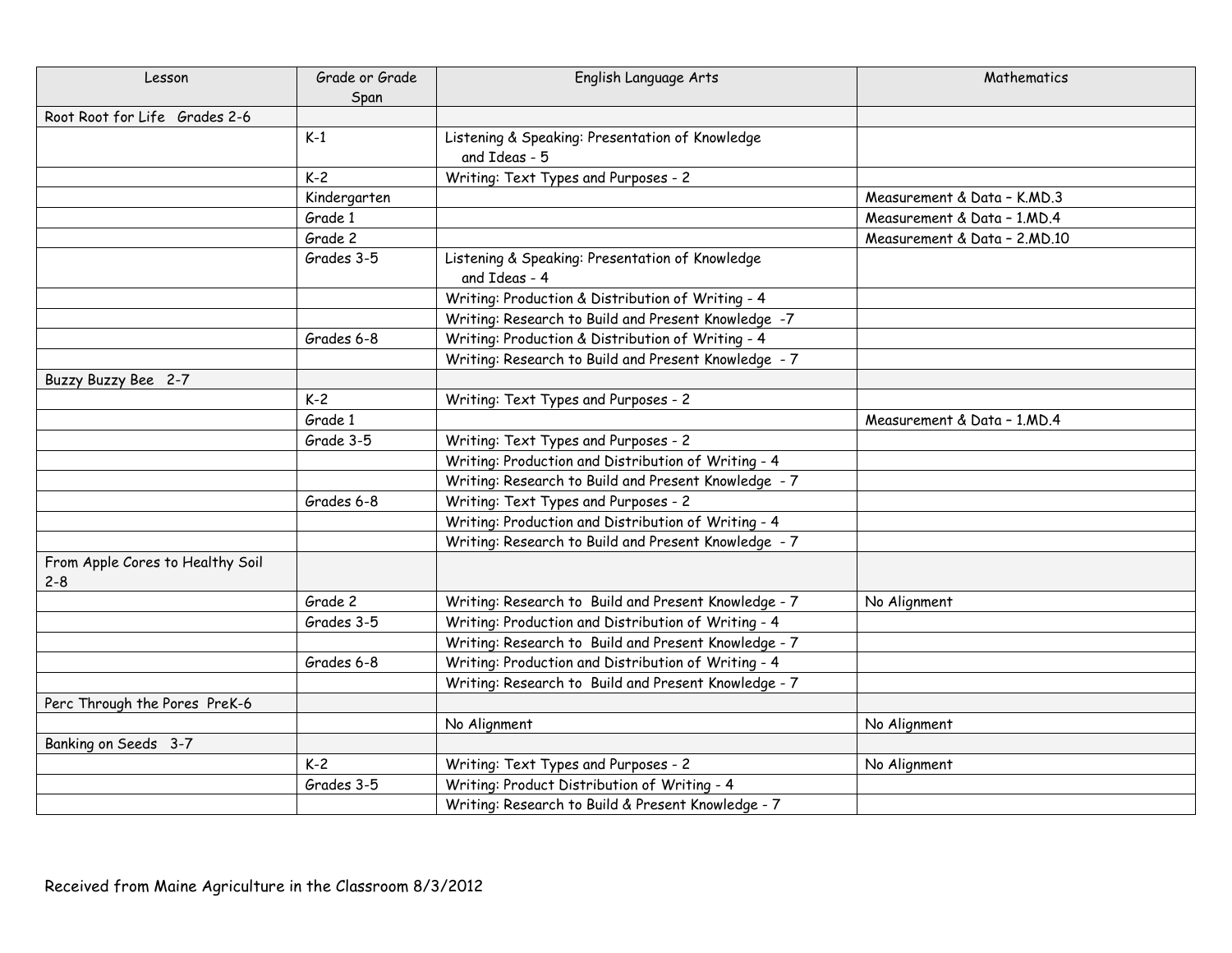| Lesson                          | Grade or Grade | English Language Arts                                       | Mathematics  |
|---------------------------------|----------------|-------------------------------------------------------------|--------------|
|                                 | Span           |                                                             |              |
| Could It Be Something They Ate? |                |                                                             |              |
| $3 - 8$                         |                |                                                             |              |
|                                 | Grades 3-5     | Writing: Product Distribution of Writing - 4                | No Alignment |
|                                 | Grades 6-8     | Writing: Product Distribution of Writing - 4                |              |
| Tree-mendous! 3-8               |                |                                                             |              |
|                                 | Grades 3-5     | Reading: Craft and Structure - 4                            | No Alignment |
|                                 |                | Writing: Research to Build & Present Knowledge - 7          |              |
|                                 | Grades 6-8     | Reading: Craft and Structure - 4                            |              |
|                                 |                | Writing: Production and Distribution of Writing - 4         |              |
|                                 |                | Writing: Research to Build & Present Knowledge - 7          |              |
| Expression Connection 3-12      |                |                                                             |              |
|                                 | Grades 3-5     | Writing: Text Types and Purposes - 2a & 2b                  | No Alignment |
|                                 |                | Writing: Production & Distribution of Writing - 4 & 5       |              |
|                                 |                | Speaking & Listening: Presentation of Knowledge & Ideas - 4 |              |
|                                 | Grades 6-8     | Writing: Text Types and Purposes - 2a & 2b                  |              |
|                                 |                | Writing: Production & Distribution of Writing - 4 & 5       |              |
|                                 |                | Speaking & Listening: Presentation of Knowledge & Ideas - 4 |              |
|                                 | Grades 9-12    | Writing: Text Types and Purposes - 2a & 2b                  |              |
|                                 |                | Writing: Production & Distribution of Writing - 4 & 5       |              |
| Feed the Need 3-12              |                |                                                             |              |
|                                 | Grades 3-5     | Writing: Text Types and Purposes - 2a & 2b                  | No Alignment |
|                                 |                | Writing: Production & Distribution of Writing - 4           |              |
|                                 |                | Speaking & Listening: Comprehension & Collaboration - 1     |              |
|                                 | Grades 6-8     | Writing: Text Types and Purposes - 2a & 2b                  |              |
|                                 |                | Writing: Production & Distribution of Writing - 4           |              |
|                                 |                | Speaking & Listening: Comprehension & Collaboration - 1     |              |
|                                 | Grades 9-12    | Writing: Text Types and Purposes - 2a & 2b                  |              |
|                                 |                | Writing: Production & Distribution of Writing - 4           |              |
|                                 |                | Speaking & Listening: Comprehension & Collaboration - 1     |              |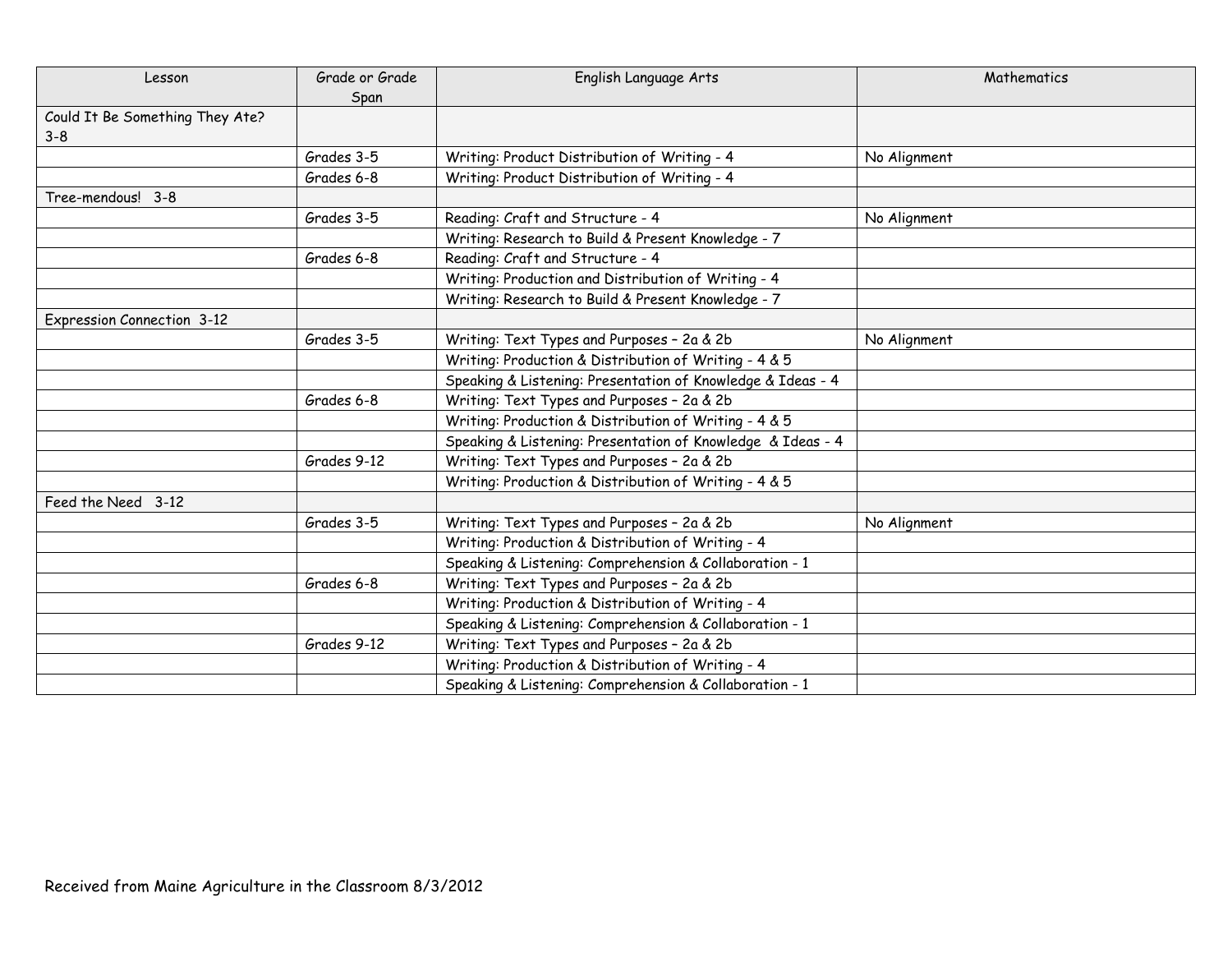| Lesson                                      | Grade or Grade | English Language Arts                                       | Mathematics                              |
|---------------------------------------------|----------------|-------------------------------------------------------------|------------------------------------------|
|                                             | Span           |                                                             |                                          |
| Gala Fiesta Jamboree 3-12                   |                |                                                             |                                          |
|                                             | Grades 3-5     | Writing: Text Types and Purposes - 2a & 2b                  |                                          |
|                                             |                | Writing: Production & Distribution of Writing - 4           |                                          |
|                                             |                | Speaking & Listening: Comprehension & Collaboration - 1     |                                          |
|                                             | Grade 3        | Writing: Research to Build & Present Knowledge - 7          |                                          |
|                                             | Grade 4        |                                                             | Number & Operations - Fractions - 4.NF.4 |
|                                             | Grades 6-8     | Writing: Text Types and Purposes - 2a & 2b                  |                                          |
|                                             |                | Writing: Production & Distribution of Writing - 4           |                                          |
|                                             |                | Speaking & Listening: Comprehension & Collaboration - 1     |                                          |
|                                             | Grade 6        |                                                             | Statistics & Probability - 6.SP.4        |
|                                             | Grades 9-12    | Writing: Text Types and Purposes - 2a & 2b                  |                                          |
|                                             |                | Writing: Production & Distribution of Writing - 4           |                                          |
|                                             |                | Speaking & Listening: Comprehension & Collaboration - 1     |                                          |
| <b>Investigating Insects 3-12</b>           |                |                                                             |                                          |
|                                             | Grades 3-5     | Reading: Craft & Structure - 4                              | No Alignment                             |
|                                             |                | Writing: Production & Distribution of Writing - 4           |                                          |
|                                             |                | Speaking & Listening: Comprehension & Collaboration - 1     |                                          |
|                                             |                | Speaking & Listening: Presentation of Knowledge & Ideas - 4 |                                          |
|                                             | Grade 3        | Writing: Research to Build & Present Knowledge - 7          |                                          |
|                                             | Grades 6-8     | A. Reading - Craft & Structure - 4                          |                                          |
|                                             |                | Writing: Production & Distribution of Writing - 4           |                                          |
|                                             |                | Speaking & Listening: Comprehension & Collaboration - 1     |                                          |
|                                             | Grade 6:       | Speaking & Listening: Presentation of Knowledge & Ideas - 4 |                                          |
|                                             | Grades 9-12    | A. Reading - Craft & Structure - 4                          |                                          |
|                                             |                | Writing: Production & Distribution of Writing - 4           |                                          |
|                                             |                | Speaking & Listening: Comprehension & Collaboration - 1     |                                          |
| Your School Ground Through New<br>Eyes 3-12 |                |                                                             |                                          |
|                                             | Grades 3-5     | Writing: Text Types and Purposes - 2a & 2b                  |                                          |
|                                             |                | Writing: Production & Distribution of Writing - 4           |                                          |
|                                             | Grade 3        | Speaking & Listening - 3                                    |                                          |
|                                             | Grades 6-8     | Writing: Text Types and Purposes - 2a & 2b                  |                                          |
|                                             |                | Writing: Production & Distribution of Writing - 4           |                                          |
|                                             | Grades 9-12    | Writing: Production & Distribution of Writing - 4           |                                          |
| In Harmony 4-6                              |                |                                                             |                                          |
|                                             |                | No Alianment                                                | No Alianment                             |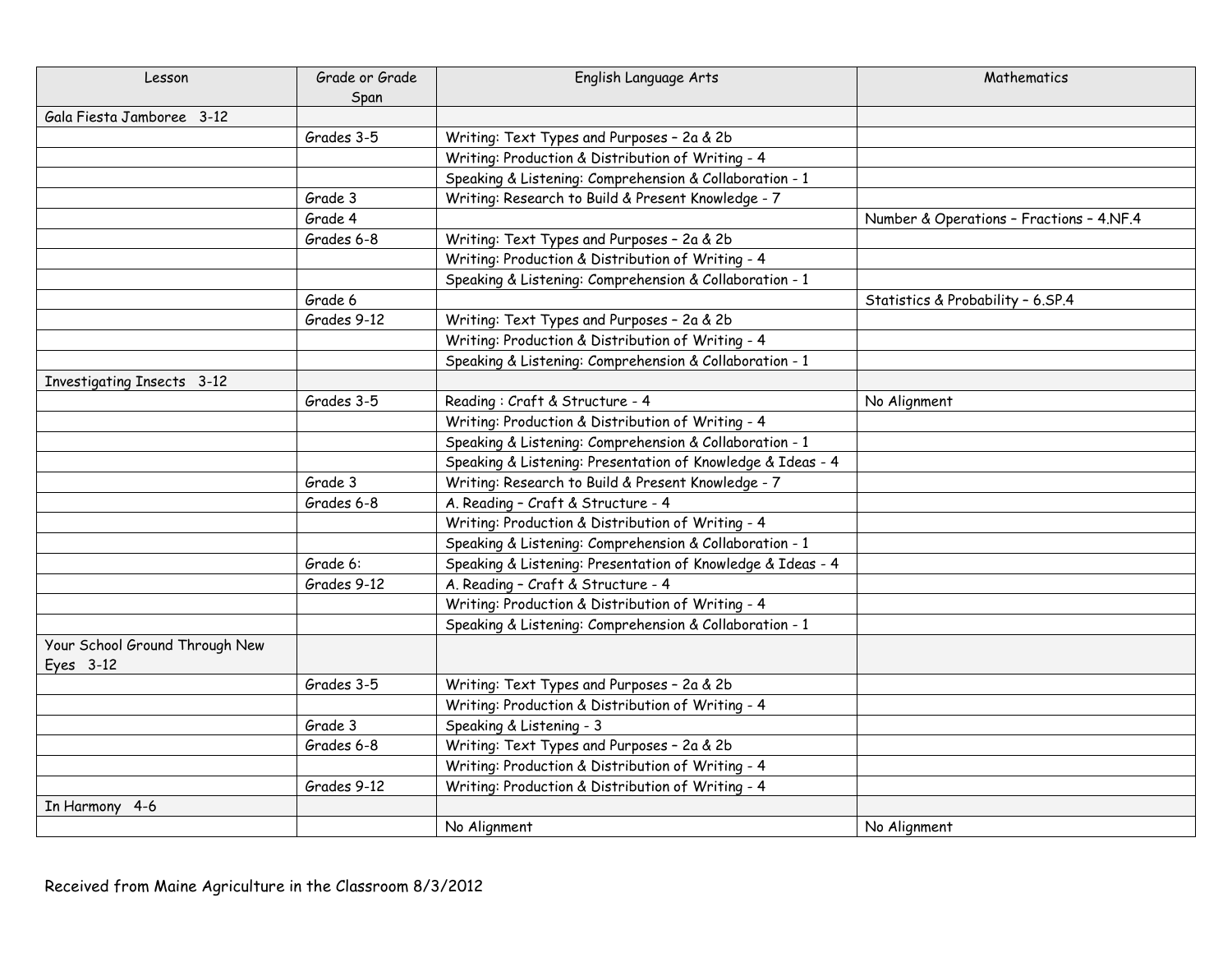| Lesson                      | Grade or Grade | English Language Arts                                        | Mathematics                |
|-----------------------------|----------------|--------------------------------------------------------------|----------------------------|
|                             | Span           |                                                              |                            |
| Amazing Grazing 4-6         |                |                                                              |                            |
|                             | Grades 3-6     | Writing: Writing: Text Types and Purposes - 2a & 2b          | No Alignment               |
|                             |                | Writing: Production & Distribution of Writing - 4            |                            |
|                             |                | Speaking & Listening: Comprehension & Collaboration - 1      |                            |
|                             |                | Speaking & Listening: Presentation of Knowledge & Ideas - 4  |                            |
|                             | Grade 3        | Reading: Key Ideas and Details - 1                           |                            |
|                             |                | Reading: Integration of Knowledge and Ideas - 7              |                            |
|                             | Grade 6        | Reading: Integration of Knowledge and Ideas - 7              |                            |
| Gifts From the Sun 4-8      |                |                                                              |                            |
|                             | Grades 3-5     | Writing: Text Types & Purposes - 2a                          | No Alignment               |
|                             |                | Speaking & Listening: Presentation of Knowledge and Ideas -4 |                            |
| From Sea to Shining Sea 4-9 |                |                                                              |                            |
|                             | Grade 4        | Reading: Informational Texts - 7*                            | No alignment               |
|                             |                | Writing: Text Types and Purposes - 2                         |                            |
|                             |                | Writing: Production & Distribution - 4                       |                            |
|                             | Grade 5        | Writing: Production & Distribution - 4                       |                            |
|                             |                | Writing: Types and Purposes - 2                              |                            |
|                             | Grades 6-8     | Writing: Text Types & Purposes - 2                           |                            |
|                             |                | Writing: Production & Distribution - 4                       |                            |
| Till We or Won't We? 4-9    |                |                                                              |                            |
|                             | Grades 3-5     | Writing: Text Types and Purposes - 2                         |                            |
|                             |                | Production & Distribution - 4                                |                            |
|                             | Grade 3        |                                                              | Measurement & Data -3.MD.3 |
|                             | Grades 6-8     | Writing: Text Types and Purposes - 2b                        |                            |
|                             |                | Production & Distribution - 4                                |                            |
|                             | Grades 9-10    | Writing: Text Types and Purposes - 2                         |                            |
|                             |                | Production & Distribution - 4                                |                            |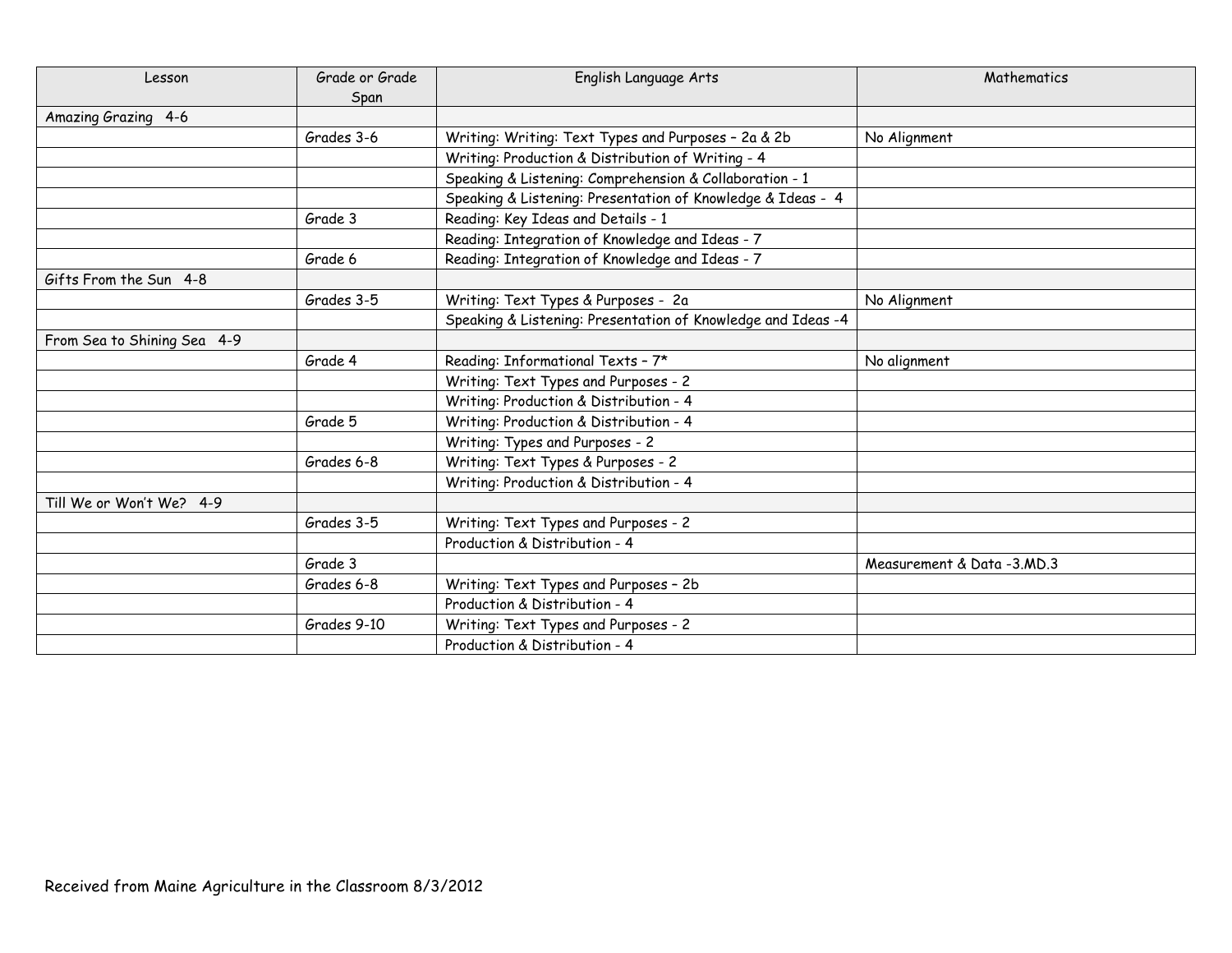| Lesson                       | Grade or Grade | English Language Arts                                                   | Mathematics                                                 |
|------------------------------|----------------|-------------------------------------------------------------------------|-------------------------------------------------------------|
|                              | Span           |                                                                         |                                                             |
| Be Label Able 4-12           |                |                                                                         |                                                             |
|                              | Grade 3        |                                                                         | Measurement & Data - 3.MD.3                                 |
|                              | Grades 4-5     | Reading Informational Texts: Key Ideas & Details - 1                    |                                                             |
|                              |                | Reading Informational Texts: Craft & Structure - 4                      |                                                             |
|                              |                | Writing: Production & Distribution of Writing - 4                       |                                                             |
|                              |                | Speaking & Listening: Comprehension / Collaboration - 1                 |                                                             |
|                              |                | Speaking & Listening: Presentation of Knowledge and Ideas -4            |                                                             |
|                              | Grades 6-8     | Reading Informational Texts: Craft & Structure - 4                      |                                                             |
|                              |                | Reading Informational Texts: Integration of Knowledge<br>and Ideas - 7* |                                                             |
|                              |                | Writing: Production & Distribution of Writing - 4                       |                                                             |
|                              |                | Speaking & Listening: Comprehension / Collaboration - 1                 |                                                             |
|                              |                | Speaking & Listening: Presentation of Knowledge and Ideas -4            |                                                             |
|                              | Grades 9-12    | Reading Informational Texts: Craft & Structure - 4                      |                                                             |
|                              |                | Writing: Production & Distribution of Writing - 4                       |                                                             |
|                              |                | Speaking & Listening: Comprehension / Collaboration - 1                 |                                                             |
|                              |                | Speaking & Listening: Presentation of Knowledge and Ideas -4            |                                                             |
|                              |                | Speaking & Listening: Comprehension /Collaboration -1                   |                                                             |
|                              |                | Speaking & Listening: Presentation of Knowledge and Ideas -4            |                                                             |
| Breads Around the World 4-12 |                |                                                                         |                                                             |
|                              | Grades 3-5     | Writing: Text Types and Purposes - 1a, 1b, 2a, 2b                       |                                                             |
|                              |                | Writing: Production & Distribution of Writing - 4                       |                                                             |
|                              |                | Speaking & Listening - Comprehension & Collaboration - 1                |                                                             |
|                              | Grade 4        |                                                                         | Number & Operations - Fractions - 4.NF4                     |
|                              | Grade 5        |                                                                         | Number & Operations - Fractions - 5.NF.4,<br>5.NF.6, 5.NF.7 |
|                              | Grades 6-8     | Writing: Text Types and Purposes - 2a, 2b                               |                                                             |
|                              |                | Writing: Production & Distribution of Writing - 4                       |                                                             |
|                              |                | Speaking & Listening: Comprehension & Collaboration - 1                 |                                                             |
|                              | Grades 9-12    | Writing: Text Types and Purposes - 2a, 2b                               |                                                             |
|                              |                | Writing: Production & Distribution of Writing - 4                       |                                                             |
|                              |                | Speaking & Listening: Comprehension & Collaboration - 1                 |                                                             |
| By the Way 4-12              |                |                                                                         |                                                             |
|                              | Grades 3-5     | Writing: Text Types and Purposes - 2a, 2b                               | No Alignment                                                |
|                              |                | Writing: Production & Distribution of Writing - 4                       |                                                             |
|                              | Grades 6-8     | Writing: Text Types and Purposes - 2b                                   |                                                             |
|                              |                | Writing: Production & Distribution of Writing - 4                       |                                                             |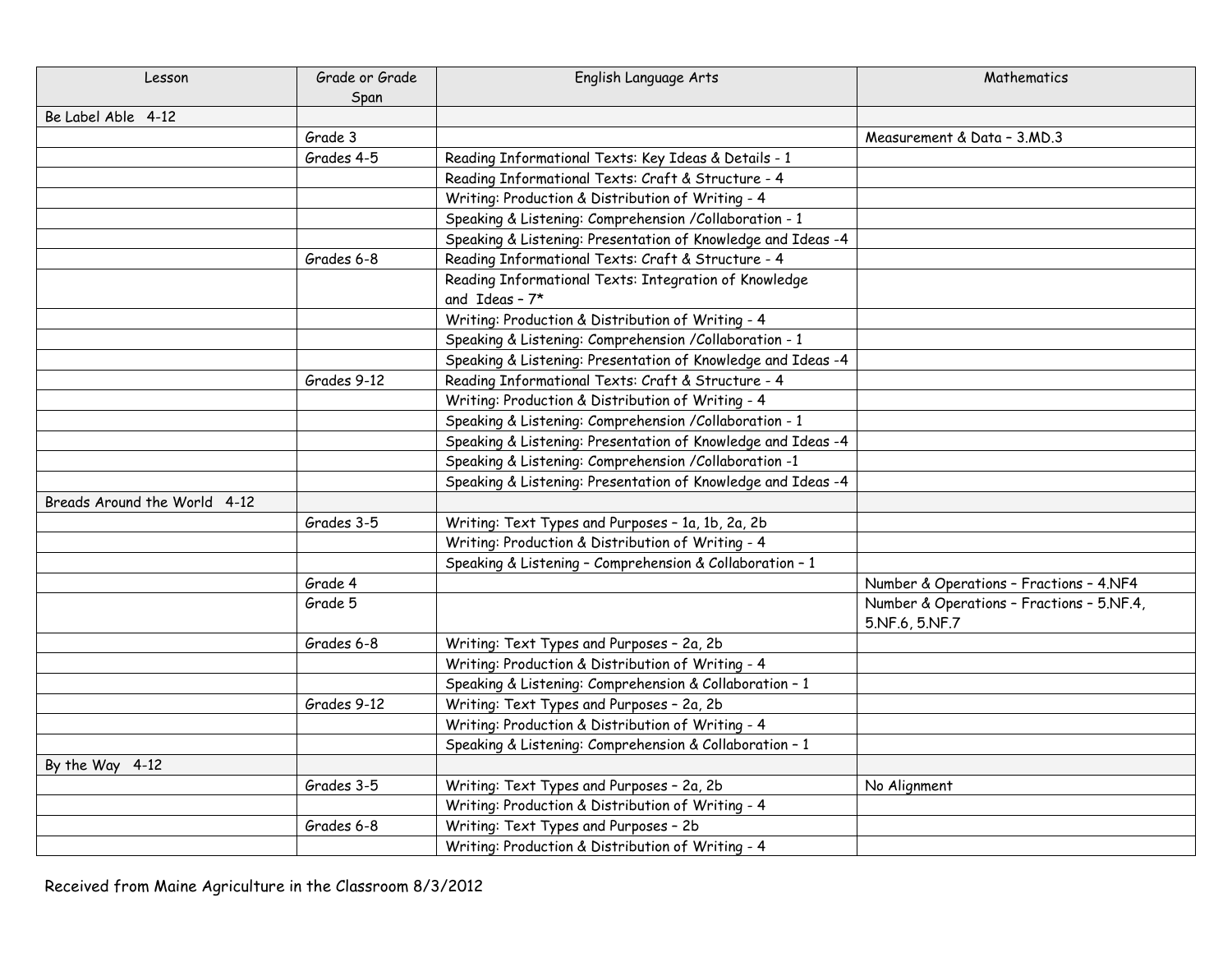| zrades 9<br>7-IL | Writing:<br>I vpes and Purposes -<br>1ex1<br>-2a. ZD               |  |
|------------------|--------------------------------------------------------------------|--|
|                  | $\rightarrow$ Production & Distribution of Writing - 4<br>Writina: |  |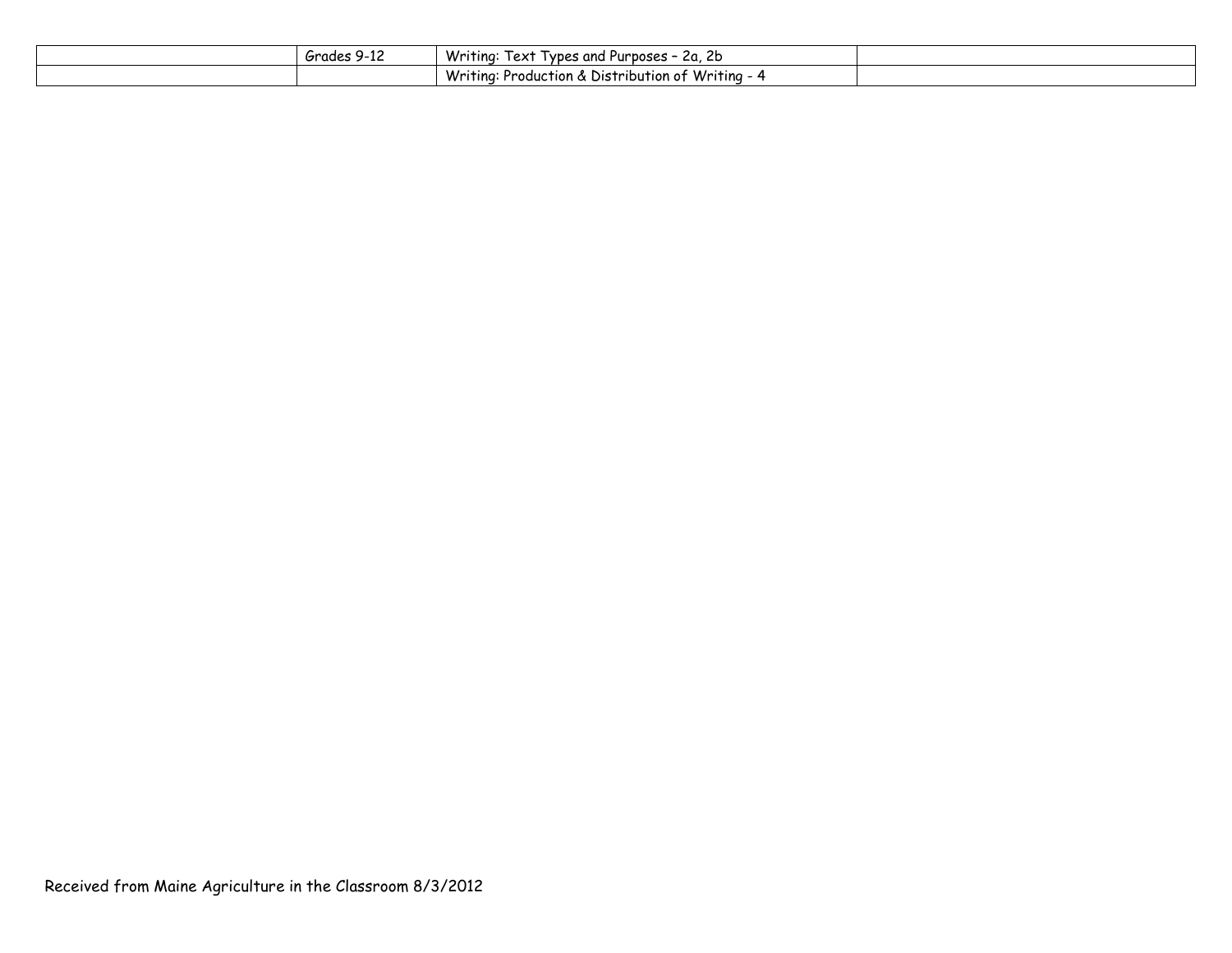| Lesson                    | Grade or Grade | English Language Arts                                        | Mathematics                       |
|---------------------------|----------------|--------------------------------------------------------------|-----------------------------------|
|                           | Span           |                                                              |                                   |
| Cleared for Takeoff 4-12  |                |                                                              |                                   |
|                           | Grades 3-5     | Writing: Text Types and Purposes - 2a, 2b                    | No Alignment                      |
|                           |                | Writing: Production & Distribution of Writing - 4            |                                   |
|                           |                | Speaking & Listening: Comprehension & Collaboration - 1      |                                   |
|                           |                | Speaking & Listening: Presentation of Knowledge and Ideas -4 |                                   |
|                           | Grade 3        | Writing: Research to Build & Present Knowledge - 7           |                                   |
|                           | Grades 6-8     | Writing: Text Types and Purposes - 2a, 2b                    |                                   |
|                           |                | Writing: Production & Distribution of Writing - 4            |                                   |
|                           |                | Speaking & Listening: Comprehension & Collaboration - 1      |                                   |
|                           |                | Speaking & Listening: Presentation of Knowledge and Ideas -4 |                                   |
|                           | Grades 9-10    | Speaking & Listening: Presentation of Knowledge and Ideas -4 |                                   |
|                           | Grades 9-12    | Writing: Text Types and Purposes - 2                         |                                   |
|                           |                | Writing: Production & Distribution of Writing - 4            |                                   |
|                           |                | Speaking & Listening: Comprehension & Collaboration - 1      |                                   |
| From Fiber to Fashion     |                |                                                              |                                   |
|                           | Grades 3-5     | Writing: Production & Distribution of Writing - 4            | No Alignment                      |
|                           |                | Writing: Research to Build & Present Knowledge - 7           |                                   |
|                           |                | Speaking & Listening: Comprehension & Collaboration - 1      |                                   |
|                           |                | Speaking & Listening: Presentation of Knowledge and Ideas -4 |                                   |
|                           | Grade 3        | Writing: Text Types and Purposes - 2a                        |                                   |
|                           | Grades 6-8     | Writing: Text Types and Purposes - 2                         |                                   |
|                           |                | Writing: Production & Distribution of Writing - 4            |                                   |
|                           |                | Speaking & Listening: Comprehension & Collaboration - 1      |                                   |
|                           |                | Speaking & Listening: Presentation of Knowledge and Ideas -4 |                                   |
|                           | Grade 6        | Writing: Research to Build & Present Knowledge - 7           |                                   |
|                           | Grades 9-12    | Writing: Text Types and Purposes - 2                         |                                   |
|                           |                | Writing: Production & Distribution of Writing - 4            |                                   |
|                           |                | Speaking & Listening: Comprehension & Collaboration - 1      |                                   |
|                           | Grades 9-10    | Speaking & Listening: Presentation of Knowledge and Ideas -4 |                                   |
| It All Starts With A 4-12 |                |                                                              |                                   |
|                           | Grade 2        |                                                              | Measurement & Data - 2.MD.10      |
|                           | Grade 3        | Reading: Key Ideas & Details - 1                             | Measurement & Data - 3.MD.3       |
|                           |                | Writing: Text Types and Purposes - 2                         |                                   |
|                           | Grades 3 - 5   | Writing: Research to Build / Present Knowledge -7            |                                   |
|                           | Grades 4 & 5   | Writing: Text Types and Purposes - 2d                        |                                   |
|                           | Grade 6        |                                                              | Statistics & Probability - 6.SP.4 |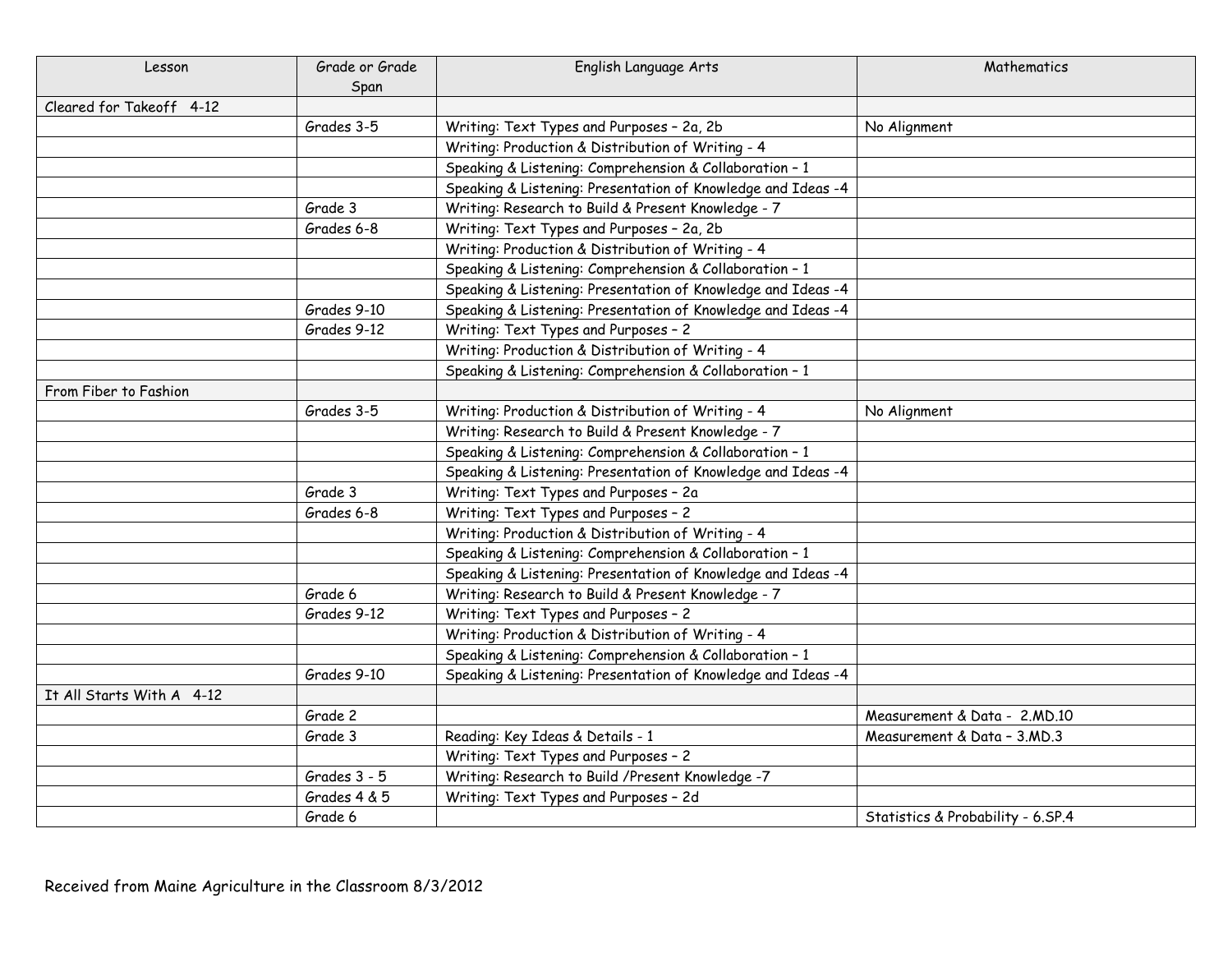| Lesson                                   | Grade or Grade<br>Span | English Language Arts                                        | Mathematics                             |
|------------------------------------------|------------------------|--------------------------------------------------------------|-----------------------------------------|
| Nail by Nail, Board by Board<br>$4 - 12$ |                        |                                                              |                                         |
|                                          | Grades 3-5             | Writing: Production & Distribution of Writing - 4            |                                         |
|                                          |                        | Speaking & Listening: Comprehension & Collaboration - 1      |                                         |
|                                          |                        | Speaking & Listening: Presentation of Knowledge and Ideas -4 |                                         |
|                                          | Grade 3                | Writing: Text Types and Purposes - 2a, 2b                    |                                         |
|                                          |                        | Writing: Research to Build & Present Knowledge - 7           |                                         |
|                                          | Grade <sub>5</sub>     |                                                              | Number Operations in Base Ten - 5.NBT.7 |
|                                          | Grades 6-8             | Writing: Production & Distribution of Writing - 4            |                                         |
|                                          |                        | Speaking & Listening: Comprehension & Collaboration - 1      |                                         |
|                                          |                        | Speaking & Listening: Presentation of Knowledge and Ideas -4 |                                         |
|                                          | Grades 9-12            | Writing: Production & Distribution of Writing - 4            |                                         |
|                                          |                        | Speaking & Listening: Comprehension & Collaboration - 1      |                                         |
|                                          | Grades 9-11            | Speaking & Listening: Presentation of Knowledge and Ideas -4 |                                         |
| Step by Step 4-12                        |                        |                                                              |                                         |
|                                          | Grades 3-5             | Writing: Text Types and Purposes - 2                         | No alignment                            |
|                                          |                        | Writing: Research to Build/Present Knowledge -7              |                                         |
|                                          |                        | Speaking and Listening: Comprehension & Collaboration -1     |                                         |
|                                          |                        | Speaking and Listening: Presentation of Knowledge            |                                         |
|                                          |                        | and Ideas -4                                                 |                                         |
|                                          | Grades 6-8             | Writing: Text Types and Purposes - 2                         |                                         |
|                                          |                        | Speaking and Listening: Comprehension & Collaboration -1     |                                         |
|                                          |                        | Speaking and Listening: Presentation of Knowledge            |                                         |
|                                          |                        | and Ideas -4                                                 |                                         |
|                                          | Grades 9-12            | Writing: Text Types and Purposes - 2                         |                                         |
|                                          |                        | Speaking and Listening: Comprehension & Collaboration -1     |                                         |
| What's the Shape of Your Diet 4-<br>12   |                        |                                                              |                                         |
|                                          | Grades 3-5             | Writing: Text Types and Purposes - 2                         |                                         |
|                                          |                        | Writing: Production & Distribution of Writing - 4            |                                         |
|                                          |                        | Speaking & Listening: Comprehension & Collaboration - 1      |                                         |
|                                          | Grade 3                | Writing: Research to Build & Present Knowledge - 7           | Measurement & Data - 3.MD.8             |
|                                          | Grades 6-8             | Writing: Production & Distribution of Writing - 4            |                                         |
|                                          |                        | Speaking & Listening: Comprehension & Collaboration - 1      |                                         |
|                                          | Grade 6                |                                                              | Geometry - 6.G.1                        |
|                                          | Grades 9-12            | Writing: Production & Distribution of Writing - 4            |                                         |

Received from Maine Agriculture in the Classroom 8/3/2012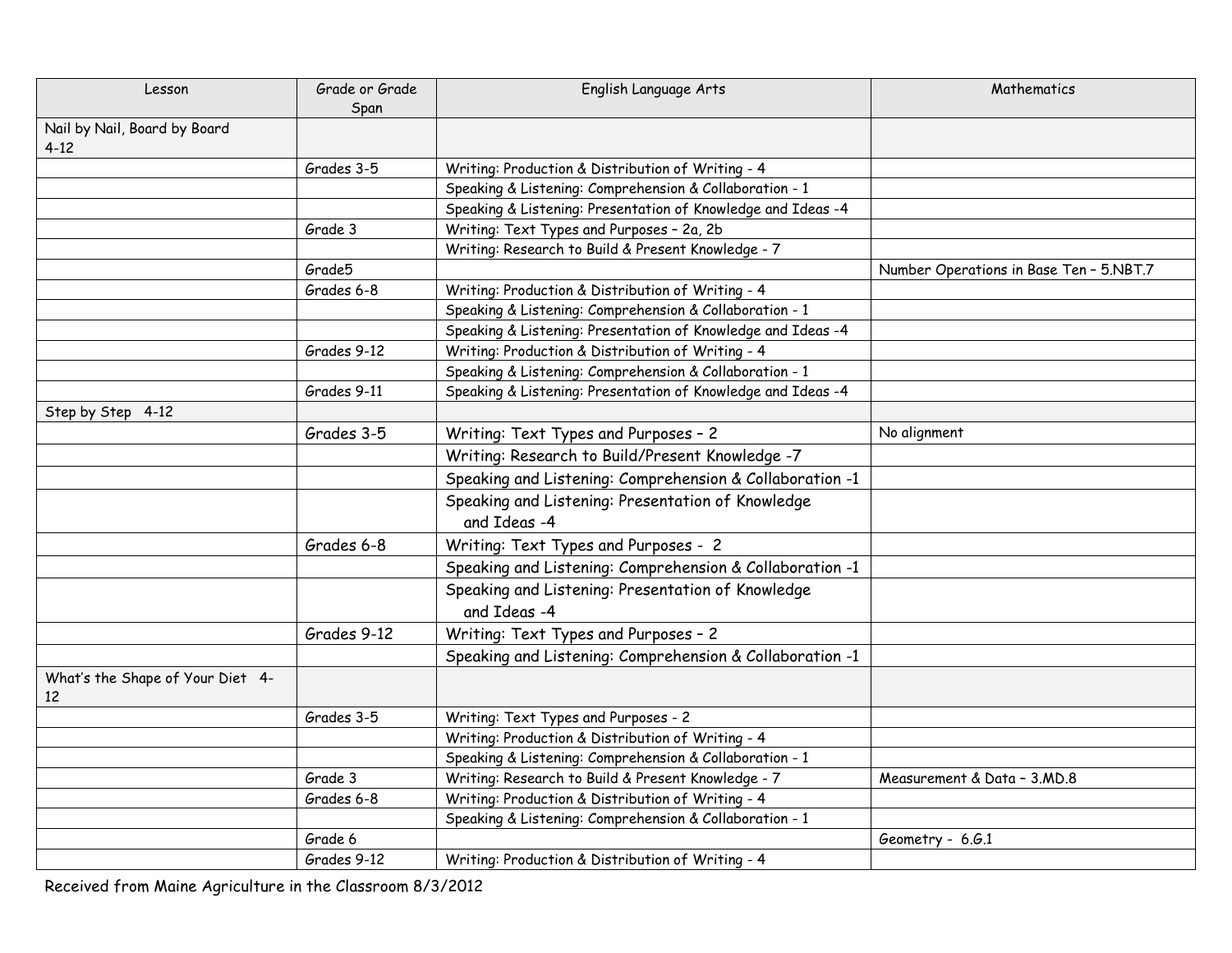|                             |                | Speaking & Listening: Comprehension & Collaboration - 1 |                                          |
|-----------------------------|----------------|---------------------------------------------------------|------------------------------------------|
| Lesson                      | Grade or Grade | English Language Arts                                   | Mathematics                              |
|                             | Span           |                                                         |                                          |
| What Piece of the Pie? 4-12 |                |                                                         |                                          |
|                             | Grade 3        | Writing: Text Types & Purpose - 2, 3a                   | Measurement & Data - 3.MD.3              |
|                             | Grade 4        | Writing: Text Types & Purpose - 2, 3a, 3d               |                                          |
|                             | Grade 5        | Writing: Text Types & Purpose - 2, 3a, 3d               |                                          |
|                             | Grades 6-8     | Writing: Text Types & Purpose - 2                       |                                          |
|                             |                | Writing: Production & Distribution of Writing - 4       |                                          |
|                             | Grades 9-12    | Writing: Text Types & Purpose - 2                       |                                          |
|                             |                | Writing: Production & Distribution of Writing - 4       |                                          |
| Why I Buy 4-12              |                |                                                         |                                          |
|                             |                |                                                         |                                          |
|                             | Grade 3        |                                                         | Measurement & Data - 3.MD.3              |
|                             | Grades 3-5     | Speaking & Listening: Comprehension & Collaboration - 1 |                                          |
|                             | Grades 6-8     | Speaking & Listening: Comprehension & Collaboration - 1 |                                          |
|                             | Grades 9-12    | Speaking & Listening: Comprehension & Collaboration - 1 |                                          |
| Calorie Counting 5-9        |                |                                                         |                                          |
|                             | Grade 5        | Writing: Text Types & Purpose -2                        | Number & Operations in Base Ten -5.NBT.7 |
|                             |                | Writing: Production & Distribution of Writing - 4       |                                          |
|                             | Grades 6-8     | Writing: Text Types & Purpose -2                        |                                          |
|                             |                | Writing: Production & Distribution of Writing - 4       |                                          |
|                             | Grades 9-12    | Writing: Text Types & Purpose -2                        |                                          |
|                             |                | Writing: Production & Distribution of Writing - 4       |                                          |
| Global Grocery Bag 5-12     |                |                                                         |                                          |
|                             | Grades3-5      | Writing: Production & Distribution of Writing - 4       |                                          |
|                             |                | Writing: Research to Build & Present Knowledge - 7      |                                          |
|                             |                | Speaking & Listening: Comprehension & Collaboration - 1 |                                          |
|                             | Grade 5        |                                                         | Number & Operations in Base Ten -5.NBT.7 |
|                             | Grades 6-8     | Writing: Production & Distribution of Writing - 4       |                                          |
|                             |                | Speaking & Listening: Comprehension & Collaboration - 1 |                                          |
|                             | Grade 6        | Writing: Research to Build & Present Knowledge -7       |                                          |
|                             | Grades 9-12    | Writing: Production & Distribution of Writing - 4       |                                          |
|                             |                | Speaking & Listening: Comprehension & Collaboration - 1 |                                          |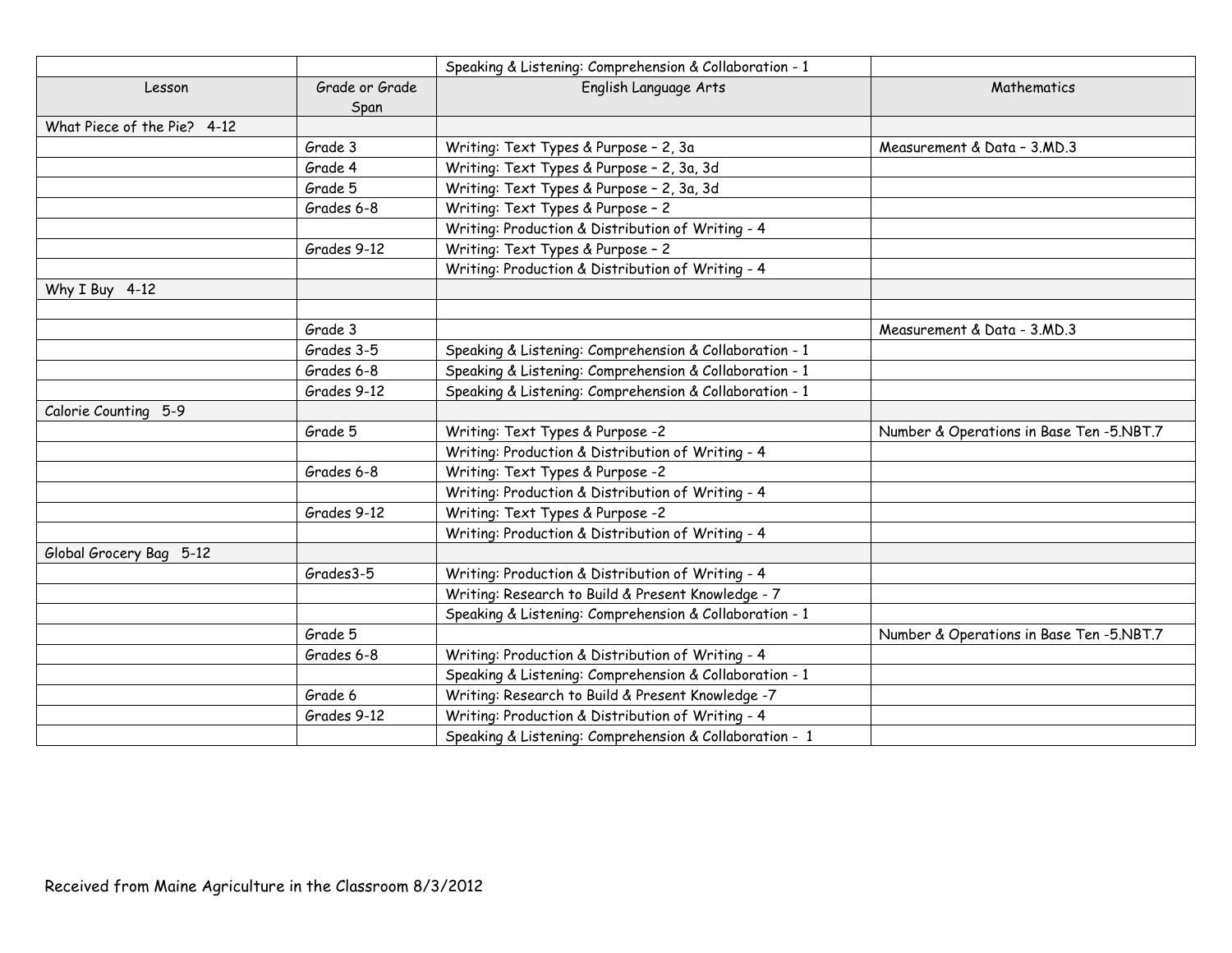| Lesson                           | Grade or Grade | English Language Arts                                     | Mathematics                              |
|----------------------------------|----------------|-----------------------------------------------------------|------------------------------------------|
|                                  | Span           |                                                           |                                          |
| Soil Is Not Trivial 5-12         |                |                                                           |                                          |
|                                  | Grades 3-5     | Speaking & Listening: Comprehension & Collaboration - 1   | No alignment                             |
|                                  |                | Speaking & Listening: Presentation of Knowledge/Ideas - 4 |                                          |
|                                  | Grade 5:       | Reading: Integration of Knowledge & Ideas - 7 & 9         |                                          |
|                                  |                | Writing: Text Types & Purposes - 2b                       |                                          |
|                                  | Grades 6-8     | Writing: Text Types & Purposes -2b                        |                                          |
|                                  |                | Writing: Production & Distribution of Writing - 4         |                                          |
|                                  |                | Writing: Research to Build/Present Knowledge - 7          |                                          |
|                                  |                | Speaking & Listening: Comprehension & Collaboration - 1   |                                          |
|                                  |                | Speaking: Presentation of Knowledge/Ideas - 4             |                                          |
|                                  | Grades 9-12    | Writing: Text Types & Purposes - 2b, 2d                   |                                          |
|                                  |                | Speaking & Listening: Comprehension & Collaboration - 1   |                                          |
|                                  |                | Speaking: Presentation of Knowledge/Ideas - 4             |                                          |
| What Will the Land Support? 5-12 |                |                                                           |                                          |
|                                  |                | No Alignment                                              | No Alignment                             |
| Go Go H <sub>2</sub> O 6-8       |                |                                                           |                                          |
|                                  | Grades 3-5     | Writing: Text Types & Purposes - 2                        | No Alignment                             |
|                                  |                | Writing: Production & Distribution of Writing - 4         |                                          |
|                                  |                | Writing: Research to Build/Present Knowledge - 7          |                                          |
|                                  | Grades 6-8     | Writing: Text Types & Purposes - 2                        |                                          |
|                                  |                | Writing: Production & Distribution of Writing - 4         |                                          |
|                                  |                | Writing: Research to Build/Present Knowledge - 7          |                                          |
| Mighty Macros 6-12               |                |                                                           |                                          |
|                                  | Grade 5        |                                                           | Number & Operations in Base Ten -5.NBT.7 |
|                                  | Grade 6        |                                                           | The Number System -6.NS.3                |
|                                  | Grades 6-8     | Writing: Production & Distribution of Writing - 4         |                                          |
|                                  |                | Writing: Research to Build/Present Knowledge - 7          |                                          |
|                                  |                | Speaking & Listening: Comprehension & Collaboration -1    |                                          |
|                                  |                |                                                           |                                          |
|                                  | Grades 9-12    | Writing: Production & Distribution of Writing - 4         |                                          |
|                                  |                | Writing: Research to Build/Present Knowledge - 7          |                                          |
|                                  |                | Speaking & Listening: Comprehension & Collaboration - 1   |                                          |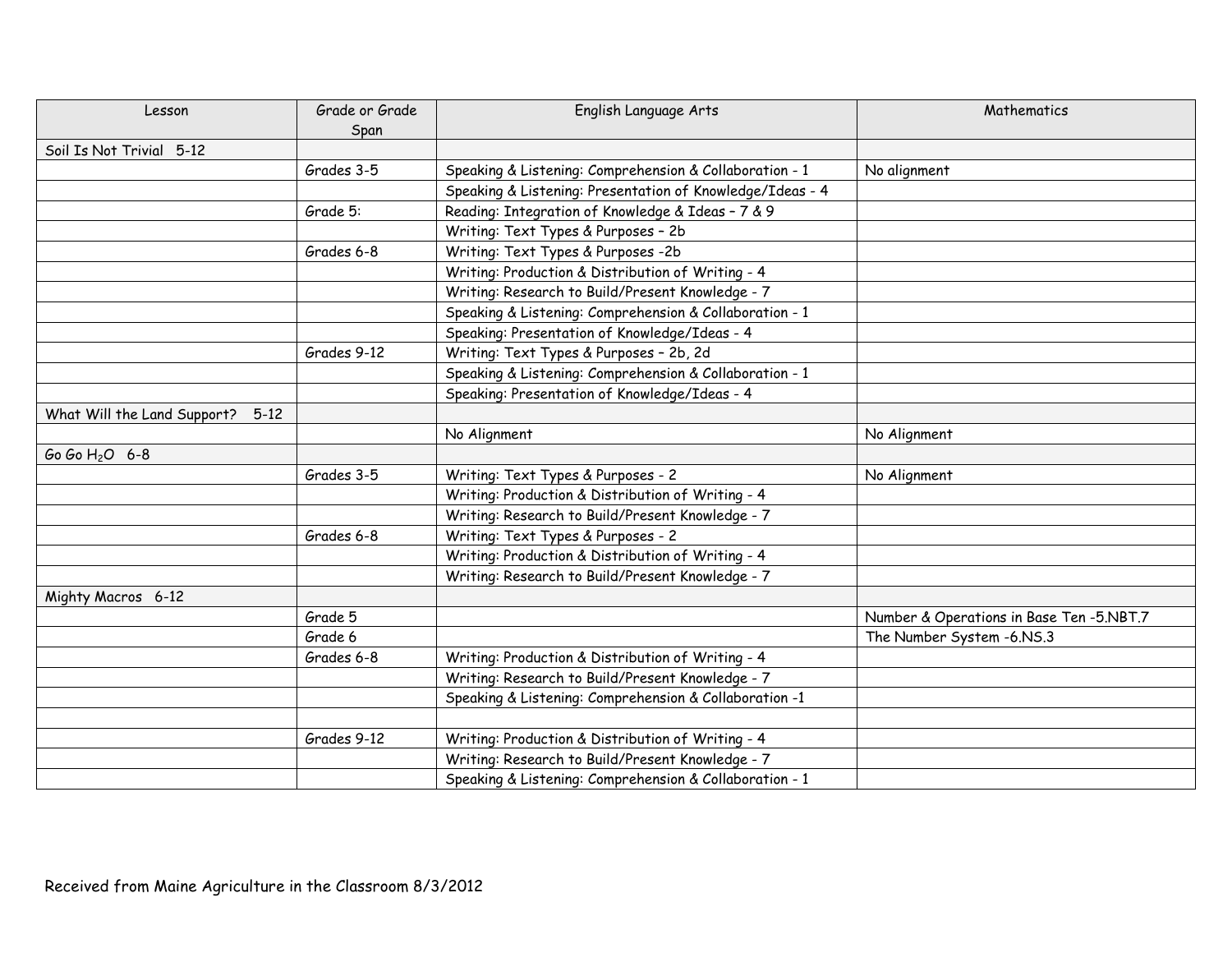| Lesson                             | Grade or Grade | English Language Arts                                       | Mathematics                                  |
|------------------------------------|----------------|-------------------------------------------------------------|----------------------------------------------|
|                                    | Span           |                                                             |                                              |
| Loco for Cocoa 6-12                |                |                                                             |                                              |
|                                    | Grades 6-8     | Writing: Production & Distribution of Writing - 4           |                                              |
|                                    |                | Writing: Research to Build & Present Knowledge - 7          |                                              |
|                                    |                | Speaking & Listening: Comprehension & Collaboration - 1     |                                              |
|                                    | Grade 7        |                                                             | The Number System - 7.NS.3                   |
|                                    | Grades 9-12    | Writing: Production & Distribution of Writing - 4           |                                              |
|                                    |                | Writing: Research to Build & Present Knowledge - 7          |                                              |
|                                    |                | Speaking & Listening: Comprehension & Collaboration - 1     |                                              |
| To whom It May Concern 6-12        |                |                                                             |                                              |
|                                    | Grades 6-8     | Writing: Production & Distribution of Writing - 4 & 5       | No Alignment                                 |
|                                    |                | Speaking & Listening: Comprehension & Collaboration - 1     |                                              |
|                                    | Grade 9-12     | Writing: Production & Distribution of Writing - 4 & 5       |                                              |
|                                    |                | Speaking & Listening: Comprehension & Collaboration - 1     |                                              |
| Six Billion and Still Growing 7-12 |                |                                                             |                                              |
|                                    | Grades 6-8     | Speaking & Listening: Comprehension & Collaboration - 1     |                                              |
|                                    |                | Speaking & Listening: Presentation of Knowledge & Ideas - 4 |                                              |
|                                    | Grade 6        |                                                             | Expressions & Equations -6.EE.1*             |
|                                    | Grades 9-10    | Speaking & Listening: Presentation of Knowledge & Ideas - 4 |                                              |
|                                    | Grades 9-12    | Speaking & Listening: Comprehension & Collaboration - 1     | Functions: Linear, Quadratic and Exponential |
|                                    |                |                                                             | Models-F-LE2, F-LE3                          |
| Less Elbowroom 7-12                |                |                                                             |                                              |
|                                    | Grades 6-8     | Writing: Text Types & Purposes - 2                          |                                              |
|                                    |                | Writing: Production & Distribution of Writing - 4           |                                              |
|                                    |                | Speaking & Listening: Comprehension & Collaboration - 1     |                                              |
|                                    |                | Speaking & Listening: Presentation of Knowledge & Ideas - 4 |                                              |
|                                    | Grade 6        |                                                             | Expressions & Equations -6.EE.1*             |
|                                    | Grades 9-12    | Writing: Text Types & Purposes - 2                          |                                              |
|                                    |                | Writing: Production & Distribution of Writing - 4           |                                              |
|                                    |                | Speaking & Listening: Comprehension & Collaboration - 1     |                                              |
|                                    |                | Speaking & Listening: Presentation of Knowledge & Ideas - 4 |                                              |
| Trading Favorites 7-12             |                |                                                             |                                              |
|                                    | Grades 6-8     | Writing: Research to Build & Present Knowledge - 7          | No Alignment                                 |
|                                    |                | Speaking & Listening: Comprehension & Collaboration - 1     |                                              |
|                                    |                | Speaking & Listening: Presentation of Knowledge & Ideas - 4 |                                              |
|                                    | Grade 9-12     | Writing: Research to Build & Present Knowledge - 7          |                                              |
|                                    |                | Speaking & Listening: Comprehension & Collaboration-1       |                                              |
|                                    |                | Speaking & Listening: Presentation of Knowledge & Ideas - 4 |                                              |

Received from Maine Agriculture in the Classroom 8/3/2012